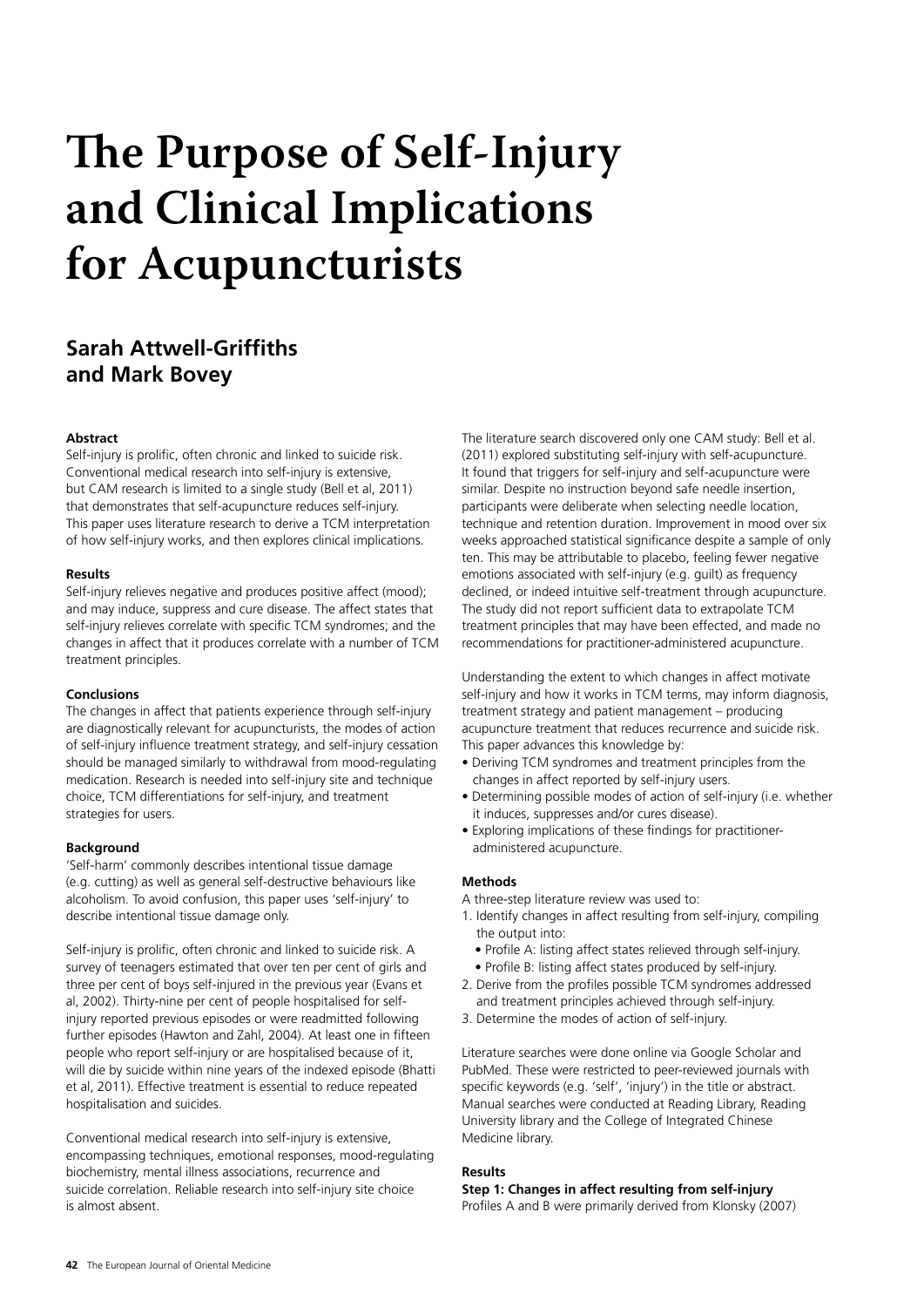Sarah Attwell-Griffiths and Mark Bovey

because his review collated data across 18 studies that met the inclusion criteria: they directly investigated variables motivating self-injury and excluded self-injury associated with suicidal intent, learning difficulties and psychosis. No studies were found that met the inclusion criteria and pre-dated Klonsky (2007). Subsequent studies (Klonsky & Muehlenkamp (2007), Klonsky (2009), Klonsky (2011), Dierker et al. (2007), Crosby et al. (2009) and Claes et al. (2010)) did not add to the list of affect states already cited in Klonsky (2007).

Klonsky (2007) reviewed sixteen self-report and two physiological studies. For self-report results, participant responses were interpreted into simple wording for inclusion in the Profiles, e.g. 'excitement' in Profile B was derived from 'for excitement' (Nixon et al., 2002), 'excited' (Laye-Gindhu & Schonert-Reichl, 2005) and 'to provide a sense of excitement' (Shearer, 1994).

The physiological studies used self-injury proxies including participants holding their hands in iced water (Russ et al, 1992) and watching self-injury videos (Brain et al, 1995). They found that physiological arousal (increased Heart rate, breathing and skin resistance level) preceded self-injury proxy, and declined afterwards.

| <b>Profile A: Affect states</b>                                                                                                                                                                                                                                                                                                                  | <b>Profile B: Affect states</b>                                                                                                    |
|--------------------------------------------------------------------------------------------------------------------------------------------------------------------------------------------------------------------------------------------------------------------------------------------------------------------------------------------------|------------------------------------------------------------------------------------------------------------------------------------|
| relieved by self-injury                                                                                                                                                                                                                                                                                                                          | produced by self-injury                                                                                                            |
| Anger<br>Anxiety<br><b>Bad feelings</b><br>Confusion<br>Depression<br>Emptiness<br>Feeling out of touch<br>Frustration<br>Hurt<br>Irritability<br>Loneliness<br>Numbness or feeling dead<br>Pent-up feelings<br>Physiological arousal<br>Racing thoughts<br>Rage<br>Restlessness<br>Sadness<br><b>Stress</b><br>Tension<br>Terror<br>Unhappiness | Calmness<br>Excitement<br>Exhilaration<br>Feeling high<br>Feeling real<br><b>Happiness</b><br>Peacefulness<br>Relaxation<br>Relief |

# **Data quality**

Klonsky (2007) expresses reservations about data from self-report studies:

• 'verbal reports of mental processes are often invalid' and people may 'misunderstand or miscategorise their mental processes' (Klonsky, 2007, p.230)

• inaccurate or fabricated accounts may arise if participants don't know why they self-injure, have difficulty articulating why, feel embarrassed when explaining socially unacceptable behaviour, or have inaccurate memories.

Proxies used in the physiological studies reviewed by Klonsky (2007) may not be valid in life. However, findings from these studies were consistent with those that used self-report (Klonsky, 2007).

Each sample used in the studies reviewed by Klonsky (2007) and in subsequent studies, reflected a sub-set of the self-injuring population (e.g. prisoners, borderline personality disorder sufferers). However, Klonsky (2007) found that 'the general pattern of findings … tended to remain consistent, regardless of the type of sample'.

The Profiles may not be exhaustive because many of the studies required participants to pick responses from a list, so may not have elicited all possible responses. However, from a Chinese medical perspective, the full gamut of clinically diagnostic emotions (anger, joy, fear, etc.) is arguably expressed.

# **Step 2: Derived TCM syndromes and treatment principles**

When viewed as symptoms, the affect states listed in Profile A (i.e. feelings relieved by self-injury) can be correlated to TCM syndromes. Affect states listed in Profile B (i.e. feelings produced by self-injury) cannot be viewed as symptoms, as they are acute changes that occur as a result of the injury itself. A matrix (illustrated in Worked Example 1) was used to correlate Profile A only with TCM syndromes as described by Maciocia (2005). For example:

- physiological arousal (increased heart rate, breathing and sweating), anxiety, restlessness and terror are symptomatic of Heart *yin* Deficiency
- irritability, anger, stress, tension, numbness, frustration and pent-up feelings indicate Liver *qi* Stagnation.

The derived list of TCM syndromes was then compared to Maciocia's (2008) differentiations of mental-emotional problems.

Complete analysis of the results indicates that symptoms of the following TCM syndromes may be alleviated through self-injury. (\* Indicates overlap with Maciocia's (2008) differentiations of mental-emotional problems, all of which appear in the list below.)

- *Qi* Deficiency (Heart, Lung)\*
- Heart Blood Deficiency\*
- Fire (Heart, Stomach, Liver)\*
- Phlegm Misting the Heart\*
- Liver *qi* Stagnation\*
- *Yin* Deficiency (Heart, Lung, Kidney, Liver)\*
- Heart *yang* Deficiency
- Liver *yang* Rising
- Stomach *yin* Deficiency

When viewed as changes resulting from self-injury, affect states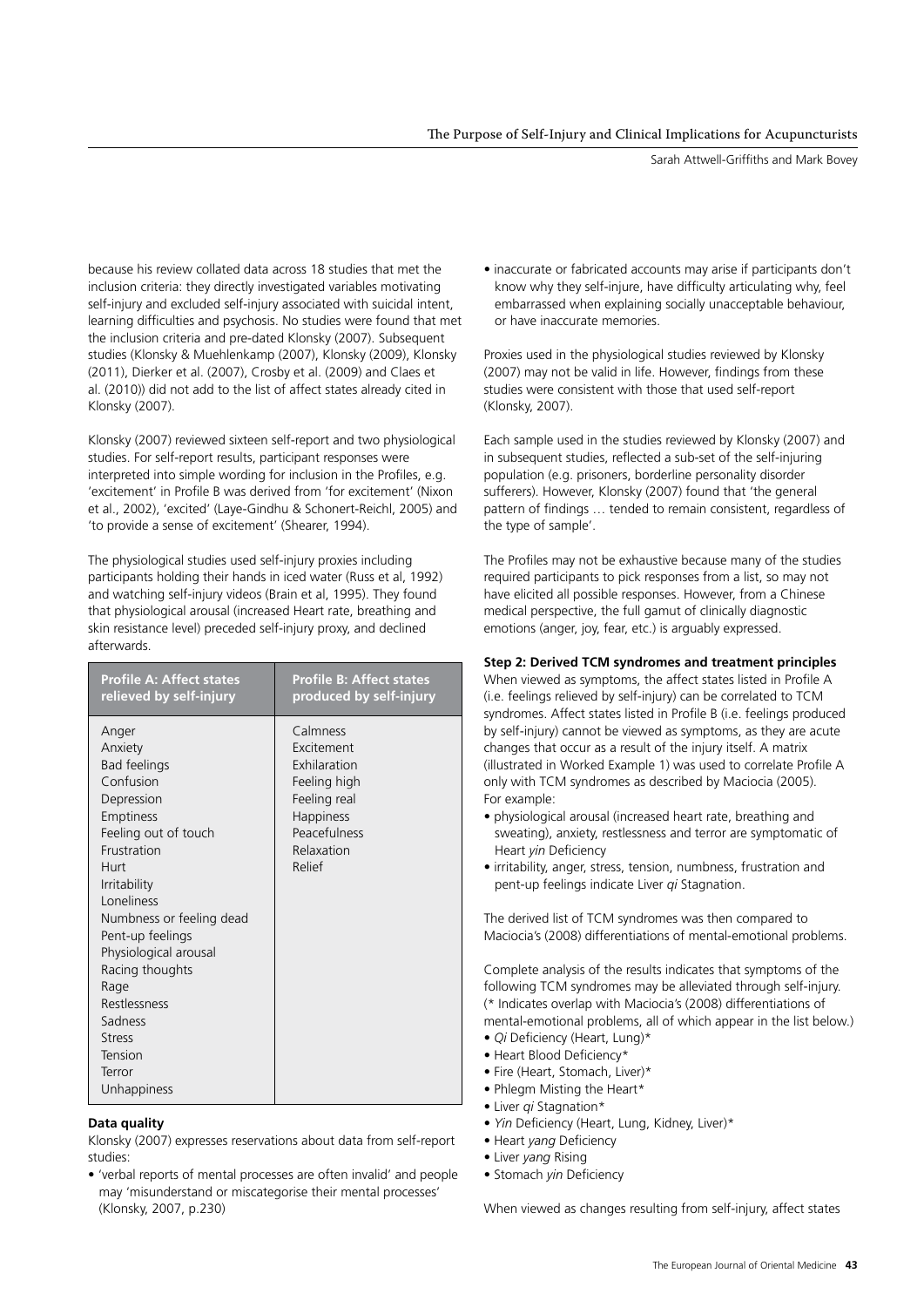listed in Profile B can be correlated with treatment principles. Another matrix (illustrated in Worked Example 2) was used to correlate affect states listed in Profiles A and B with TCM treatment principles for the above syndromes, as per Maciocia (2005). For example:

- relief from physiological arousal, anxiety, restlessness and terror – and producing calmness and peacefulness instead – indicates that self-injury may clear Empty Heat and/or nourish Heart *yin*
- relief from irritability, anger, stress, tension, numbness, frustration and pent-up feelings – and producing calmness, peacefulness and relaxation – indicates that self-injury may disperse the Liver and regulate *qi*.

Complete analysis of the results indicates that self-injury may achieve the following treatment principles:

- Tonify *qi* (Heart, Lung)
- Tonify and warm *yang* (Heart, Lung)
- Nourish Heart Blood
- Nourish *yin* (Heart, Kidney, Liver, Lung, Stomach)
- Clear Empty Heat
- Clear Fire (Heart, Liver, Stomach)
- Sedate the Liver
- Subdue Liver *yang*
- Disperse the Liver and regulate *qi*
- Resolve Phlegm in the Heart
- Open the Heart's orifices
- Pacify the *shen*

#### **Worked Example 1: Extract from matrix correlating Profile A with TCM syndromes**

| TCM syndromes as described by Maciocia (2005) |  |
|-----------------------------------------------|--|
| Heart qi Deficiency                           |  |
| Lung <i>gi</i> Deficiency                     |  |
| Heart <i>yang</i> Deficiency                  |  |
| Heart Blood Deficiency                        |  |
| Heart <i>yin</i> Deficiency                   |  |
| Lung <i>yin</i> Deficiency                    |  |
| Stomach <i>yin</i> Deficiency                 |  |
| Kidney <i>yin</i> Deficiency                  |  |
| Liver <i>yin</i> Deficiency                   |  |
| Liver <i>yang</i> Rising                      |  |
| Heart Fire Blazing                            |  |
| Stomach Fire                                  |  |
| Liver Fire Blazing Upwards                    |  |

Liver *qi* Stagnation

Phlegm Misting the Heart

#### **Worked Example 2: Extract from matrix correlating Profiles A and B with treatment principles**

| Treatment principles as described<br>by Maciocia (2005) | From Profile A:<br>Self-injury relieves<br>Anger |
|---------------------------------------------------------|--------------------------------------------------|
| Clear Empty Heat                                        |                                                  |
| Clear Heart Fire                                        |                                                  |
| Clear Liver Fire                                        | X                                                |
| Clear Stomach Heat                                      |                                                  |
| Disperse the Liver, regulate qi                         | X                                                |
| Nourish Heart Blood                                     |                                                  |
| Nourish Heart yin                                       |                                                  |
| Nourish Kidney yin                                      |                                                  |
| Nourish Liver yin                                       |                                                  |
| Nourish Lung yin                                        |                                                  |
| Nourish Stomach yin                                     |                                                  |
| Open the Heart's orifices                               |                                                  |
| Pacify the shen                                         |                                                  |
| Resolve Phlegm in the Heart                             |                                                  |
| Sedate the Liver                                        | Χ                                                |
| Subdue Liver yang                                       | X                                                |
| Tonify and warm Heart yang                              |                                                  |
| Tonify and warm Lung yang                               |                                                  |
| Tonify Heart qi                                         |                                                  |
| Tonify Lung qi                                          |                                                  |

#### **Data quality**

The lists of syndromes and treatment principles may be incomplete because affect state descriptions from the Profiles that could not be correlated to TCM syndromes or treatment principles with confidence (e.g. 'bad feelings') were omitted.

Data from the Profiles were correlated to TCM syndromes and treatment principles without context in case histories, potentially identifying syndromes and treatment principles incorrectly,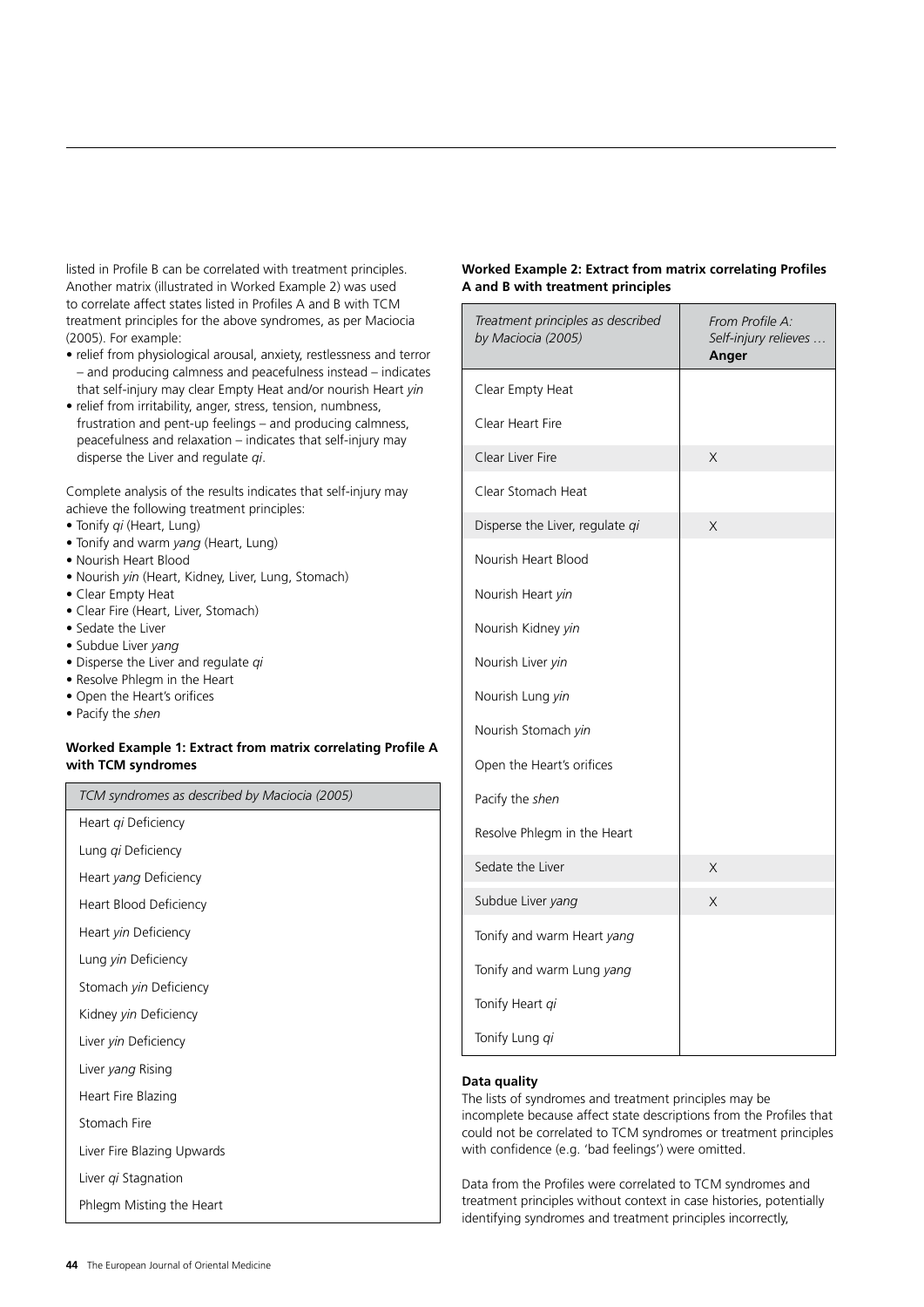Sarah Attwell-Griffiths and Mark Bovey

e.g. 'sadness' may be interpreted as lack of joy (symptomatic of Heart *qi/yang* Deficiency) or grief (symptomatic of Lung *qi/yin* Deficiency), leading to identification of both syndromes, and treatment principles including tonify/warm Heart *qi/yang* and nourish Lung *yin*. The injury may also have affected syndromes underlying those which produced the symptoms alleviated at the time of injury.

# **Step 3: The modes of action of self-injury**

It is possible that self-injury may 'directly counteract the symptoms … of a disease process rather than its root cause' (Stephenson, 2011, p38), and hence suppress disease. Stephenson (2011) argues that suppressive drugs may give rise to addiction. The suppressive action of self-injury is evidenced in Aggarwal et al.'s (2002) findings that self-injury has addictive qualities, and links between escalating suicide risk and duration of self-injury use (Bergen et al., 2012).

Self-injury may also suppress disease because it 'artificially stimulates natural bodily functions' (Stephenson, 2011, p. 38) by causing the release of chemicals like  $\beta$ -endorphins (Ekman et al., 2009).  $\beta$ -endorphin levels are naturally maintained through exercise (Hoffmann et al., 1990) and their release can also be stimulated through acupuncture (Bessera et al., 1980). Physiological changes resulting from self-injury and acupuncture are similar (Bell et al., 2011). Hence, self-injury may function similarly to an extreme form of acupuncture, over-stimulating the release of natural chemicals. This overstimulation may make selfinjury more prone to being suppressive.

Self-injury induces disease because it causes tissue damage. It may also exacerbate or induce a syndrome. For example, someone with Heart *yin* Deficiency may injure themselves to cause profuse bleeding. This brings acute affective relief by clearing Empty Heat, but exacerbates their *yin* Deficiency in the long term.

Self-injury may also cure where the injury addresses the primary imbalance (e.g. it may disperse the Liver and regulate *qi* where Liver *qi* Stagnation is primary).

# **Discussion Results and their validity**

In Step 1, analysis of self-reports from self-injury users and evidence from physiological studies, provided conclusive evidence that self-injury produces change from negative to positive affect.

Results from Step 2 indicate that self-injury may directly address pathologies that are Empty or Full, *yin* or *yang* in nature. Twelve of the fifteen pathologies identified overlap with all of Maciocia's (2008) differentiations of mental-emotional problems, including Heart and Lung *qi* Deficiency; Heart Blood Deficiency; Heart, Lung, Kidney and Liver *yin* Deficiency; Heart, Stomach and Liver Fire, Phlegm Misting the Heart, and Liver *qi* Stagnation. Pathologies not mentioned by Maciocia (2008) include:

• Heart *yang* Deficiency – if viewed as severe Heart *qi* Deficiency, this falls within Maciocia's (2008) differentiations

- Liver *yang* Rising arising from syndromes included in Maciocia's (2008) differentiations (Kidney and/or Liver *yin* Deficiency)
- Stomach *yin* Deficiency.

Step 3 applied Stephenson's (2011) interpretation of the modes of action of drugs to self-injury. It found that self-injury may induce, suppress and cure disease.

Regarding validity of the results, the Profiles from Step 1 are likely to be reliable but not exhaustive, and some syndromes and treatment principles may have been erroneously identified in Step 2.

# **Significance of results**

The results are significant in that they indicate that self-injury may include a component of self-treatment with strong similarities to TCM theory:

- Changes in affect resulting from self-injury correlated well with TCM syndromes and treatment principles, implying that self injury and acupuncture produce similar changes in affect. This is corroborated by Bell et al.'s (2011) findings.
- Self-injury is primarily motivated by the changes in affect that it produces: Klonsky (2007) cites a study where self-laceration users 'overwhelmingly' rated affect-regulation as their 'primary reason' for self-injuring, although other reasons like 'self-punishment' were also cited as significant but secondary motivators. Klonsky's (2007) review concludes that 'self-injury is most often performed with intent to alleviate negative affect'.
- The overlap between TCM syndromes derived from affect states relieved through self-injury, and Maciocia's (2008) differentiations, may explain why self-injury is associated with mental health issues, and may suggest an instinctive urge to self-treat through self-injury.

The finding that self-injury may induce, suppress and cure disease also has clinical significance for acupuncturists. This is explored in the following section.

# **Implications for clinical acupuncture practice**

Self-injury has diagnostic relevance for acupuncturists because it may express instinctive self-treatment with strong similarities to TCM theory. The fact that the full gamut of clinically diagnostic emotions (anger, joy, fear, etc.) is arguably expressed in the profiles does not imply that any TCM treatment that affects the emotions would benefit all self-injury users. As each user only experiences a sub-set of the affect states listed in the profiles, it is the specific changes in affect experienced by each individual that has implications for their diagnosis. Questioning patients about the changes they experience may point to TCM syndromes that play a significant role in their mental-emotional state.

The mode of action of the individual patient's self-injury may influence treatment strategy:

• Self-injury that induces disease should be considered as aetiology for syndromes that present. Differentiating between syndromes arising from self-injury, and syndromes producing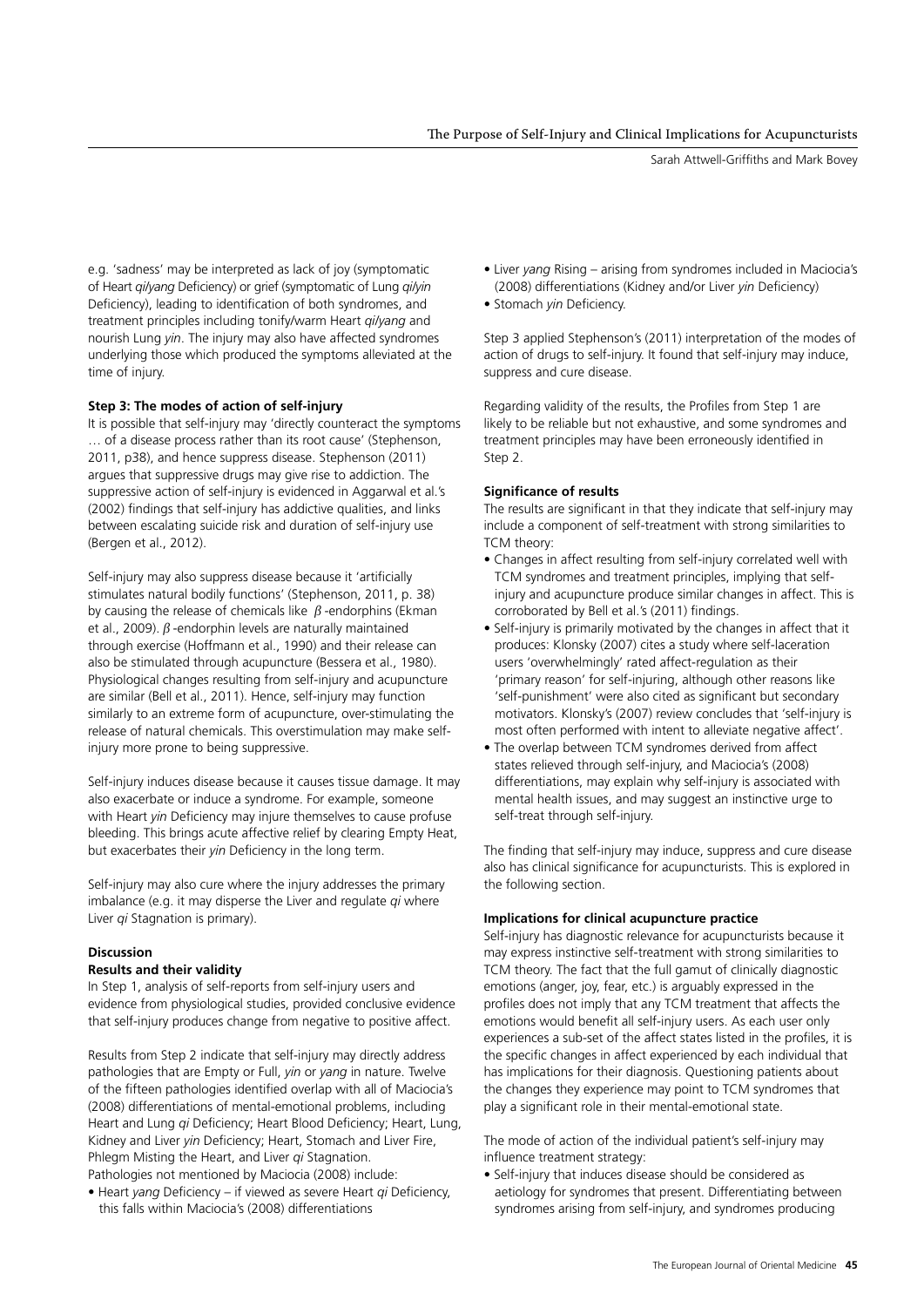an urge to self-injure, could inform treatment priorities. Logically, syndromes arising from self-injury would worsen after an episode, whereas treating the underlying syndrome would reduce self-injury frequency and severity.

- Treating the *ben* becomes urgent when self-injury suppresses disease, as suppression produces a compulsion to repeat and escalate self-injury.
- Should acupuncturists discourage curative self-injury? As self injury induces disease by definition (causing tissue damage), it may be replaced by acupuncture that closely mimics its effect – so maintaining the cure whilst eliminating tissue damage.

Self-injury may be powerful self-treatment, producing acute positive affective change in individuals at higher risk of suicide (Bhatti et al, 2011), and may be used to avoid suicide (Klonsky, 2007). Consequently, self-injury belongs in Category III of Stephenson's (2011, p. 676) Categorisation of drugs for withdrawal, where 'withdrawal may have serious physical or mental health consequences … because the underlying condition is serious'. Her five steps for managing withdrawal therefore apply:

#### *1.'Ask "how much will the patient benefit from withdrawal at this time?'''*

Acupuncturists may consider patients' progress towards mentalemotional health; their support network including psychiatric care; and to what extent self-injury suppresses underlying imbalances and hence if withdrawal might increase suicide risk.

#### *2. 'Check that the patient is clear about the reasons for withdrawal, and is keen for the process to occur.'*

*3. 'Ensure that the patient has the support of their doctor in this.'* Acupuncturists should communicate patients' intentions to reduce self-injury to appropriate psychiatric care team members, so they can manage and support patients through the process.

#### *4. 'Withdraw the drug slowly'*

Where patients withdraw from suppressive self-injury, acupuncturists should look out for recurrence of symptoms previously treated through self-injury, or new symptoms at a deeper level. Short-term symptomatic treatment may be appropriate, alongside treatment of the *ben* – especially where 'withdrawal' symptoms may overwhelm the patient, prompting renewed self-injury or suicide. Acupuncture that closely mimics the effect of patients' self-injury technique and site may be used to effectively reduce the 'self-injury dose' in a controlled manner.

*5. 'Focus on withdrawing only one medication at a time'* Simultaneous withdrawal from self-injury and medication may compound and confuse withdrawal symptoms.

#### **Conclusion**

Self-injury may tonify Heart and Lung *qi* and *yang*; nourish Heart Blood; nourish Heart, Kidney, Liver, Lung and Stomach *yin*; clear Empty Heat; clear Heart, Liver and Stomach Fire; sedate the Liver; subdue Liver *yang*; disperse the Liver and regulate *qi*; resolve Phlegm in the Heart; open the Heart's orifices; and pacify the *shen*.

Self-injury may express instinctive self-treatment with strong similarities to TCM theory, so changes in affect that users experience through self-injury have diagnostic relevance. Treatment strategy is influenced by whether the patient's self-injury induces, suppresses or cures disease. As it produces positive acute affective change in people at higher risk of suicide, withdrawal from self-injury should be managed in a similar way to withdrawal from powerful mood-regulating medication.

Although the data may be incomplete, the evidence nevertheless supports these conclusions. A need exists for research into selfinjury site and technique selection, TCM differentiations for self-injury and treatment strategies for users.

#### **References**

**Aggarwal, S., Cloutier, P., Nixon, M.** (2002). Affect regulation and addictive aspects of repetitive self-injury in hospitalized adolescents. *Journal of the American Academy of Child and Adolescent Psychiatry*, 41, 1333-41.

**Beck, A., Brown, G., Steer, R.** (1996). Manual for the Beck Depression Inventory. San Antonio, TX: Psychological Corporation.

**Bell, D., Davies, S., Irvine, F., Tranter, R.** (2011). Self-administered acupuncture as an alternative to deliberate self-harm: a feasibility study. *Journal of Personality Disorders*, 25 (6), 741-54.

**Bessera, G., Clement-Jones, V., Mcloughlina, L., Reesa, L., Tomlina, S., Wena, H.** (1980). Increased β-endorphin but not met-enkephalin levels in human cerebrospinal fluid after acupuncture for recurrent pain. *The Lancet*, 316 (8201), 946-49.

**Bergen, H., Cooper, J., Hawton, K., Kapur, N., Murphy, E., Purandare, N., Waters, K., Webb, R.** (2012). Risk factors for repetition and suicide following self-harm in older adults: multicentre cohort study. *The British Journal of Psychiatry,* 200, 399-404.